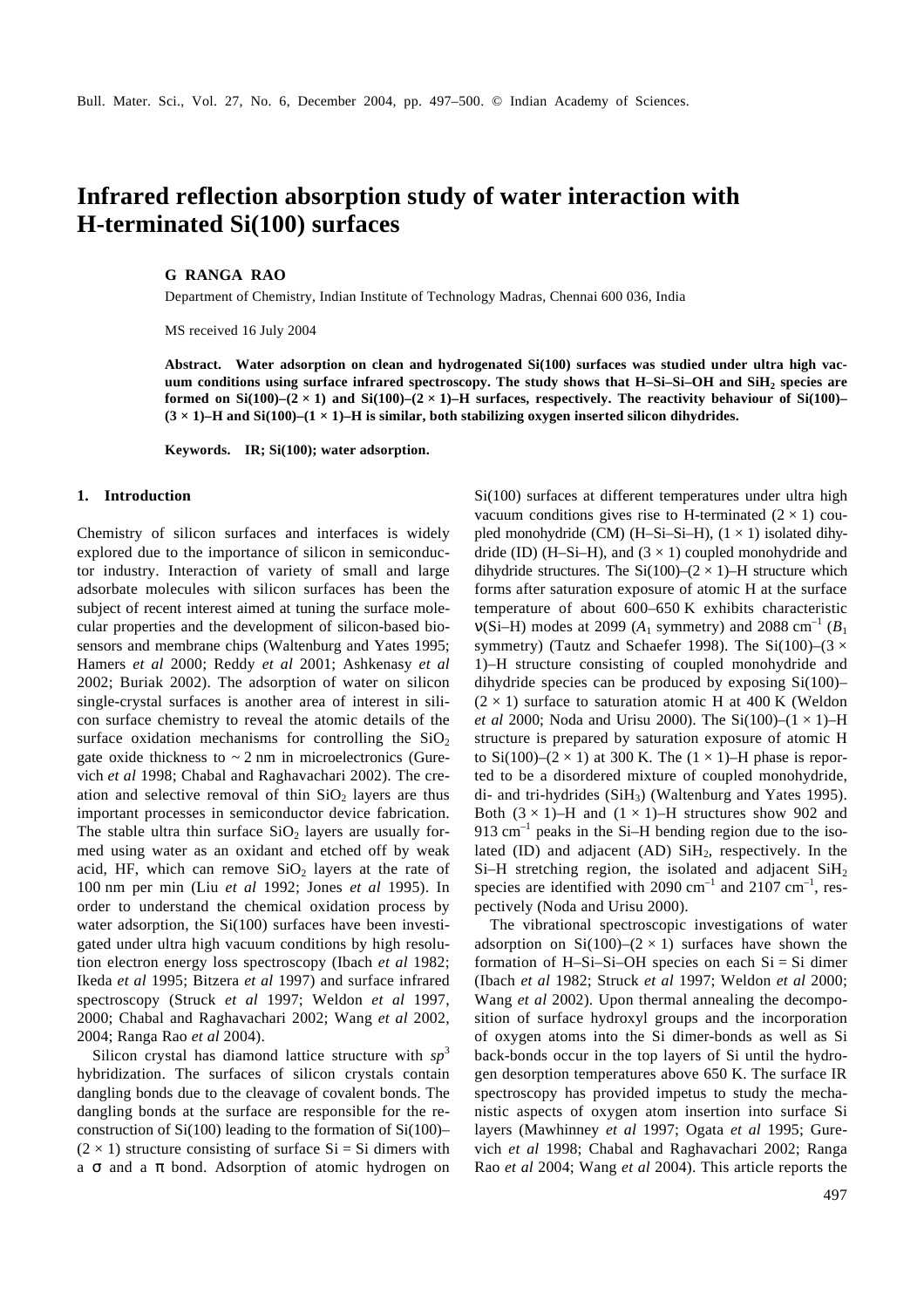interaction of water with H-terminated Si(100) surfaces under UHV conditions employing surface sensitive infrared reflection method. The study indicates that H-terminated Si(100) surfaces are less reactive due to the nonavailability of dangling bonds compared to the bare Si(100) surfaces and tend to form oxygen inserted surface silicon dihydrides.

#### **2. Experimental**

The infrared reflection absorption spectroscopy (IRRAS) experiments were carried out using an ultrahigh-vacuum (UHV) reaction chamber equipped with IRRAS optical system and reflective high-energy electron diffraction (RHEED) facility (Wang *et al* 2002; Ranga Rao *et al* 2004). The base pressure of the experimental chamber was maintained at  $< 2 \times 10^{-10}$  Torr by pumping with a turbomolecular pump (500 L  $s^{-1}$ ). The optical path of the IRRAS system was continuously purged with pure  $N_2$  gas. A  $p$ polarized IR beam from a Fourier transform spectrometer (JEOL JIR 7000) was selected by a wire grid polarizer using KRS-5 infrared transmissive lens and directed into the reaction chamber through a ZnSe view port at an incident angle of 85° with respect to the silicon surface normal. The reflected IR beam was detected by liquid nitrogen cooled HgCdTe (MCT) detector outside the UHV chamber.

The  $CoSi<sub>2</sub>$  burried metal layer (BML)  $Si(100)$  wafer was employed in this study. The  $100 \text{ nm}$  thick  $\text{CoSi}_2$  layer acts as an IR reflector and the vibrational components perpendicular to the sample surface can be detected by the IR external reflection optical geometry without the interference of Si phonons (Ehrley *et al* 1991; Struck *et al* 1997). A piece of silicon wafer was cut and cleaned by wet chemical methods (Liu *et al* 1992). The sample cleaning procedure involved degreasing in acetone and methanol solutions, treatment with HF solution and finally with  $HCl + H<sub>2</sub>O<sub>2</sub> + H<sub>2</sub>O$  solution before transferring into the experimental chamber. The BML–Si(100) sample was then degassed slowly up to 600 K keeping the chamber pressure  $< 5 \times 10^{-9}$  Torr followed by a flash to 1200 K to remove the surface oxide. A silicon epitaxial layer of about 50 nm thick was grown over the rough BML–Si(100) surface using  $Si<sub>2</sub>H<sub>6</sub>$  gas at 975 K. The deposition of 50 nm thick silicon epitaxial film required  $Si_2H_6$  gas exposure at  $10^{-3}$  Torr for 30 s. After epitaxy, the total thickness of the Si overlayer above the  $CoSi<sub>2</sub>$  reflector was about 100 nm which was sufficient to obtain good surface IR reflection signal. The sample showed clear  $Si(100)$ – $(2 \times 1)$  RHEED pattern after brief annealing (Kobayashi *et al* 1996). The Si(100)–(2 × 1) surface was further used to prepare H-terminated silicon surfaces.

The IRRAS measurements were carried out by accumulating 300 scans at  $2 \text{ cm}^{-1}$  resolution and the reported spectra are the ratio of absorption spectra for water covered Si surfaces to the D- or H-terminated Si surfaces recorded at the same temperature. The sample was heated by using ceramic heater (pyrolytic graphite/pyrolytic boron nitride). The sample temperature was controlled by a proportion-integral-differential (PID) controller with a W– Re thermocouple attached to the rear side of the  $Si(100)$ substrate. The thermocouple was calibrated by an optical pyrometer (emissivity =  $0.8$  for Si) and the sample temperature was kept constant during the IR measurements to avoid spectral distortions.

Atomic H and D were produced at appropriate gas pressures by using incandescent tungsten filament and the typical dosing time is 20 s. The exposures were measured in Langmuir units (1  $L = 10^{-6}$  Torr-s) from uncalibrated ion gauge readings. In this study, the procedures followed for IR measurements include thermal cleaning of the Si(100) BML sample up to 1200 K, 2000 L saturation exposure of atomic H or D at 673 K and allowing the samples to reach the measurement temperatures. The samples were exposed to controlled amount of water at a desired temperature. All the samples were checked for appropriate surface periodicity after hydrogen or deuterium exposures. The hydrogen covered  $(2 \times 1)$ –H,  $(3 \times 1)$ –H and  $(1 \times 1)$ –H surfaces were prepared by exposing clean or deuteriated Si(100)–(2  $\times$  1) surface to atomic H at 648 K, 400 K and 300 K, respectively, under UHV conditions.

#### **3. Results and discussion**

The clean  $Si(100)$ – $(2 \times 1)$  surface is prepared as described in the experimental section and exposed to 2000 L atomic deuterium at 648 K before cooling to 373 K to collect background surface infrared signal. The deuterium atoms are subsequently flashed out at 1050 K. The clean Si(100)–(2  $\times$  1) surface is exposed to 2000 L atomic hydrogen at 648 K to obtain Si(100)–( $2 \times 1$ )–H. These surfaces are further used for water adsorption experiments. The infrared reflection spectra of water adsorbed on bare Si(100)–(2  $\times$  1) and Si(100)–(2  $\times$  1)–H surfaces at 373 K are shown in figure 1. The spectra are presented as the ratios of absorption spectra of the water exposed  $Si(100)$ – $(2 \times 1)$ surface to the Si(100)–( $2 \times 1$ )–D surface (figure 1a) and the water exposed  $Si(100)$ – $(2 \times 1)$ –H surface to the  $Si(100)$ –  $(2 \times 1)$ –H surface (figure 1b) recorded at 373 K. The vibrational peaks at 822, 1526 and 2081  $\text{cm}^{-1}$  are assigned, respectively, to the stretching modes of Si–OH, Si–D and Si–H species present on Si(100)–( $2 \times 1$ ) surface. The negative infrared absorption peak at  $1526 \text{ cm}^{-1}$  is from the deuteriated  $Si(100)$ – $(2 \times 1)$  surface which was taken as infrared background. The Si–OH and Si–H species are formed from the dissociative adsorption of water molecule and bonded to the two Si atoms of the same  $(2 \times 1)$  dimer unit giving rise to H–Si–Si–OH surface species (Ibach *et al* 1982; Weldon *et al* 2000). At higher exposures of water the stable Si–H and Si–OH groups undergo considerable structural changes due to large scale decomposition of water and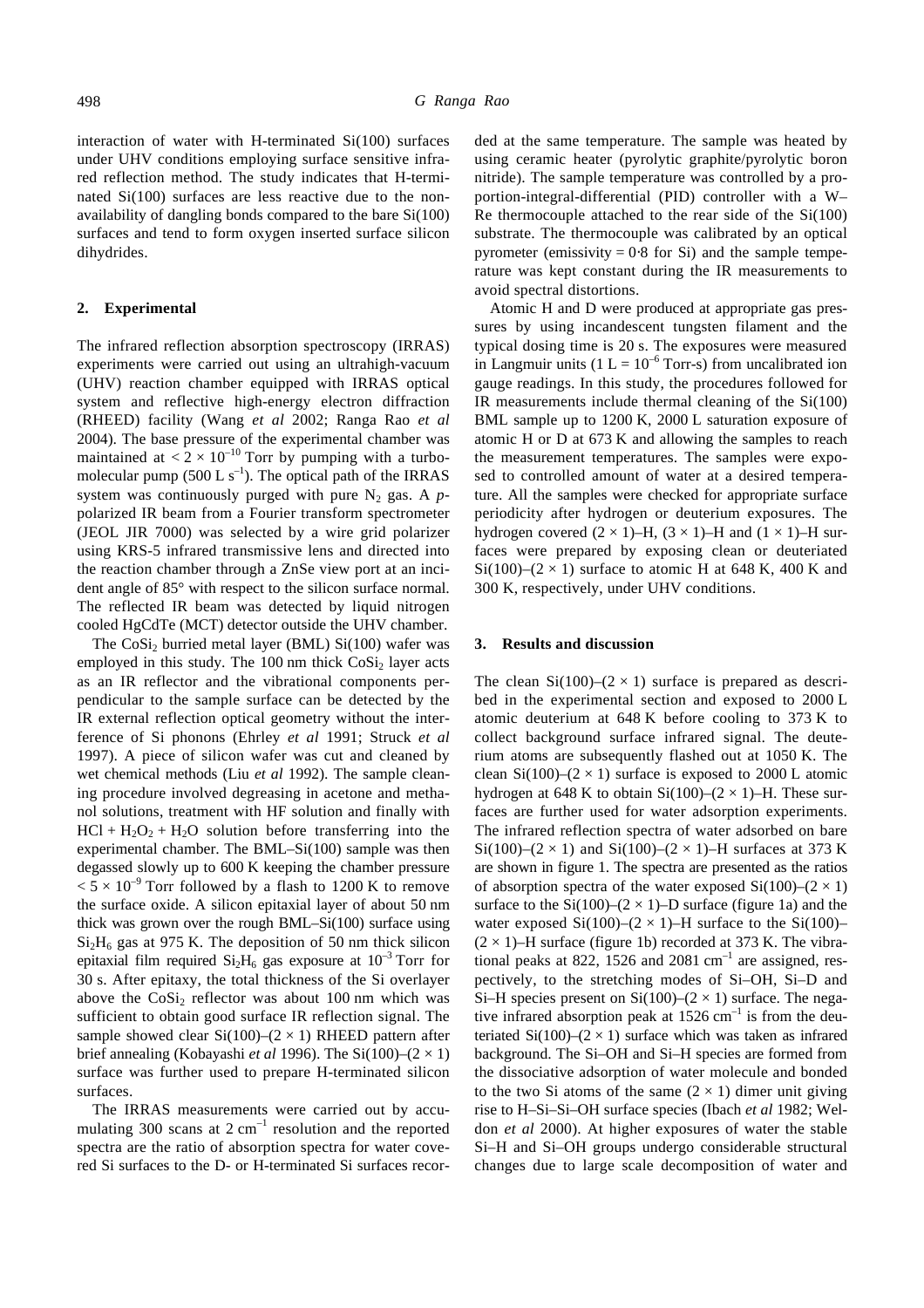adsorbed O–H groups generating several oxygenated surface hydride species. The initial stage of oxidation of silicon surface involves oxygen insertion into the silicon back bonds. The low intense peak around 979  $cm^{-1}$  is due to the scissoring mode of oxygen inserted  $Si-H<sub>2</sub>$  species and indicates the presence of  $H_2Si(O)_x$  type species with  $x = 0 \sim 2$  oxygen atoms inserted into Si back bonds (Ranga Rao *et al* 2004; Wang *et al* 2004).

The reactivity pattern of water with H-covered Si(100)–  $(2 \times 1)$  surface is shown in figure 1b. Even at high exposure of water, the surface does not show the presence of H–Si–Si–OH species indicating a change in the reactivity of hydrogen covered silicon surface with water. The infrared peaks are seen at 900, 913, 961, 2100 and 2142  $cm^{-1}$ . The negative infrared absorption peak at  $2100 \text{ cm}^{-1}$  is due to the Si–H stretch of the surface hydride phase (coupled monohydride species) of  $Si(100)–(2 \times 1)–H$ , the surface infrared signal of which was taken as a background. The infrared peaks at 900 and 913  $cm^{-1}$  are attributed to the scissoring modes of isolated and adjacent  $SiH<sub>2</sub>$  species. The formation of dihydrides and oxygen inserted dihydride species from coupled monohydride in the presence of water seem to occur by oxygen insertion and migration through silicon back bonds (Weldon *et al* 2000). The smaller intensity peak at  $961 \text{ cm}^{-1}$  indicates the nucleation of highly oxidized species of the type  $H_2Si(O)_x$  which has the Si-H stretching signature around  $2142 \text{ cm}^{-1}$ . This type of species are also present to a lesser extent on water exposed Si(100)–(2  $\times$  1) surface in spectrum 1(a). It is clear that water adsorption at low exposures on clean  $Si(100)$ – $(2 \times 1)$  surface produces dissociated fragments H and OH attached to silicon atoms while hydrogenated silicon  $(2 \times 1)$  surface seems to favour the formation of dihydride species.



Figure 1. Infrared reflection absorption spectra of water exposed (a) Si(100)–(2  $\times$  1) and (b) Si(100)–(2  $\times$  1)–H surfaces at 373 K.

Water adsorption is further studied on hydrogen terminated Si(100)–(3  $\times$  1) and Si(100)–(1  $\times$  1) surfaces. The Si(100)–(3  $\times$  1)–H and Si(100)–(1  $\times$  1)–H surfaces are obtained by saturating clean  $Si(100)$ – $(2 \times 1)$  surface with atomic deuterium at 648 K and replacing it by atomic hydrogen, respectively, at 400 K and 300 K. The infrared spectra of 5000 L water dosed silicon surfaces are shown in figure 2. The infrared spectra are presented as the ratios of the absorption spectra of water exposed  $Si(100)$ – $(3 \times 1)$ –H surface to the Si(100)–(3  $\times$  1)–H surface (spectrum 2(a)), and the water exposed  $Si(100)–(1 \times 1)–H$  surface to the Si(100)–(1  $\times$  1)–H surface (spectrum 2(b)). The spectrum 2(a) shows a number of infrared absorption peaks at 845, 902, 914, 966, 981, 2100 and an intense broad band at 1000–1150 cm<sup>-1</sup>. These infrared peaks also appear in spectrum 2(b) along with new peaks at 863 and 2140  $\text{cm}^{-1}$ . The negative absorption peaks in spectrum 2(a) at 902 and 914  $\text{cm}^{-1}$  are due to isolated and adjacent  $\text{SiH}_2$  species and the  $2100 \text{ cm}^{-1}$  is from coupled monohydride species present on the Si(100)–(3  $\times$  1)–H surface which is taken as a background. The remaining vibrational peaks at 845, 966, 981 are assigned to oxygen inserted coupled monohydride, isolated and adjacent dihydride species, respectively (table 1). The unresolved broad vibrational feature at  $1000-1150$  cm<sup>-1</sup> is related to collective Si-O-Si stretching vibrations observed on silicon surfaces containing variety of oxygen inserted silicon dimers and bulk oxides (Mawhinney *et al* 1997; Weldon *et al* 2000; Ranga Rao *et al* 2004).

The Si(100)–(1  $\times$  1)–H surface shows similar reactivity pattern as that of  $Si(100)$ – $(3 \times 1)$ –H surface with water. The spectrum 2(b) shows infrared absorption peaks at 845, 863, 902, 914, 966, 981, 2100, 2140 and the broad vibrational feature at  $1000-1150$  cm<sup>-1</sup>. The negative peaks



**Figure 2.** Infrared reflection absorption spectra of water exposed (**a**) Si(100)–(3 × 1)–H surface at 400 K and (**b**) Si(100)–  $(1 \times 1)$ –H surface at 300 K.